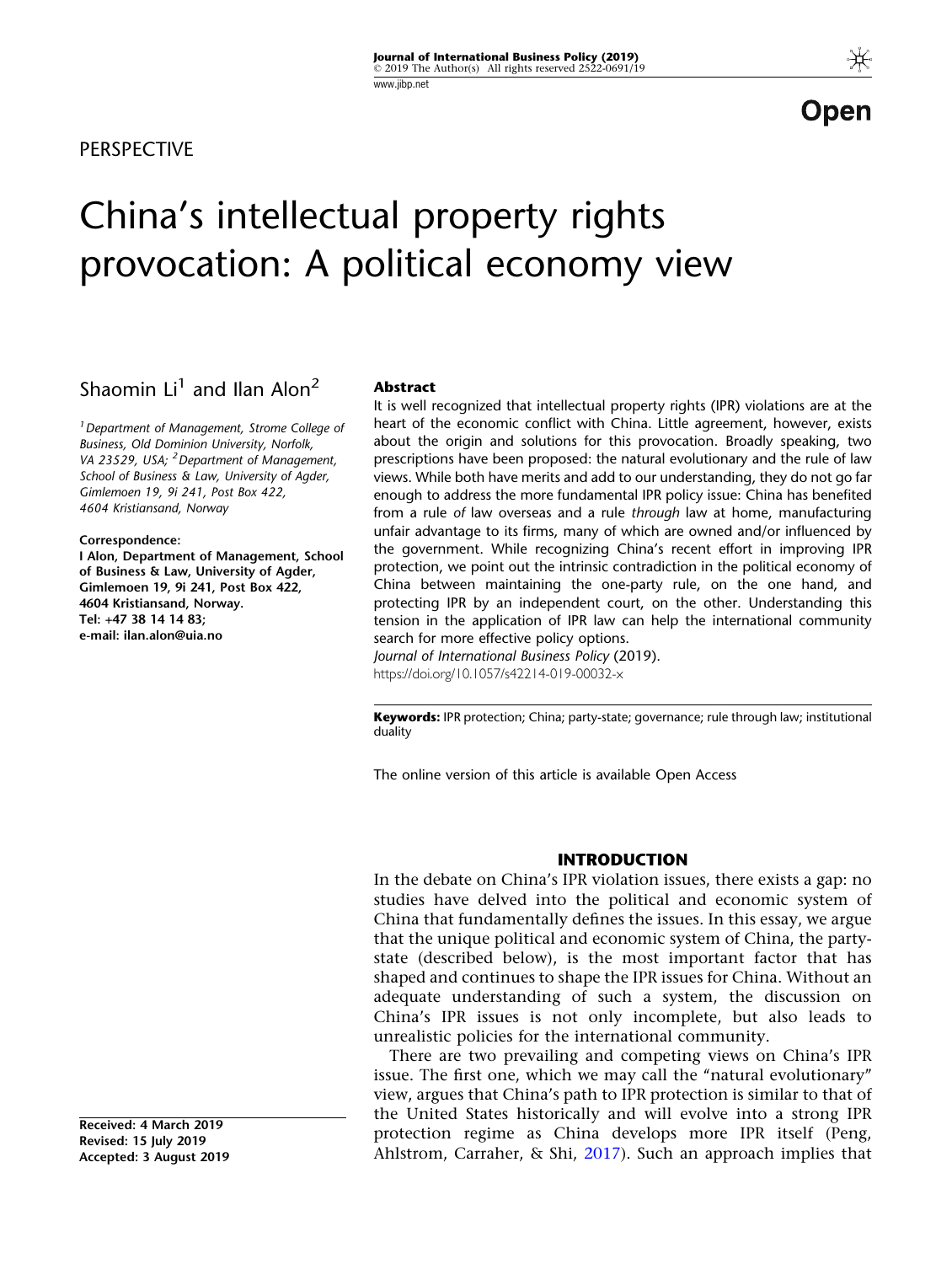the US, European Union, and other large economies should simply nudge China to comply with international law and implement regulation consistent with international standards. The second view, which we may term as the "rule of law" view, regards the systemic and severe violation of IPR in China as the result of disregarding the rule of law by the Chinese government, and the international community must pressure it to change in order to protect the global IPR market (Brander, Cui, & Vertinsky, [2017](#page-10-0)). This view implies that the rulebased countries should punish China for violating the rules and force it from the outside to comply or suffer the consequences. The two views differ in their assumptions about the pathology of institutional change and, thus, the appropriate policy response. Both views suffer from a narrow lens of Chinese IPR policy and insufficiently account of the active role taken by the Chinese communist party (the state) in creating a self-serving political economy.

Furthermore, a weakness that exists in most discussions of China's IPR is the failure to clearly distinguish China the country (people) from China the state. Most articles just simply state that China violates IPR. By "China," do they mean the Chinese state, Chinese firms (and people), or both? In our analysis, we try to make it clear that when we refer to ''the state'' we are actually referring more precisely to "the party-state," since the Chinese Communist Party (CCP) is the state. The debate between the natural-evolutionary and the rule-oflaw views of IPR in China can be better understood if we analyze CCP's motivations and interests from a political economy perspective, which focuses on the preservation of the party's monopoly as its central goal (China International Publishing Group, Academy of Contemporary China and World Studies, & China Academy of Translation, [2019:](#page-10-0) 29).

#### THE DEBATE AND CRITIQUE

The Natural Evolutionary View and Our Critique Broadly speaking, the natural evolutionary view is a subset of what may be called the "engagement" school (Bader, [2018;](#page-10-0) Shambaugh, [1996](#page-11-0)), which argues that even though China is ruled by a communist party that puts itself above the law and does not want to be bound by internationally recognized rules, as the Chinese economy grows, Chinese firms will get bigger and the Chinese

people will get richer. As early as in the late 1980s, political economists had begun to argue that it was conducive to China's institutional change for communist officials to be corrupt and get rich first, because once they were wealthy, they would want the legal protection for their property (e.g., Yang, [1988](#page-12-0): 29). Following the evolutionary examples from Western democracies, these societal changes will unleash demand for more business and personal (including IP) rights leading to the adoption of a rule of law in business and ultimately democracy in politics. Based on this assumption, the mature democracies should not criticize the Chinese Communist Party too much, and instead, should encourage the party-state to engage in international business. China's entry to the WTO in 2001 paved by the Bill Clinton administration was a natural extension of this philosophy, expected to benefit American workers, consumers, and businesses (Lipton, [2018\)](#page-10-0). By entering the WTO, China agreed to lower trade barriers and abide by the trading club rules of international business, including the protection of IPR.

Along with this line of reasoning, and encouraged by the collapse of communism in Eastern Europe, scholars of institutional studies have developed a genre of research on ''institutional change,'' which examines the rapid changes in the political, economic, and social (cultural) systems from communism to liberal democracy (Fukuyama, [1989](#page-10-0)). Starting around the late 1990s, institutional scholars (Li, Li, & Zhang, [2000](#page-10-0); Qian & Weingast, [1997](#page-11-0)) had implicitly assumed that the change is one-way: from communist dictatorship and central planning to democracy and the free market. The question was not whether the change will occur, but at what speed and how it will occur. As far as we know, there have been no studies examining how and why a communist society in transition (to democracy and capitalism) may stall and even reserve the course in transition. No one thought the reverse was possible. Up until recently, the US policy vis-E-vis China was one of engagement with these theoretical considerations in mind.

The engagement and natural evolutionary view was challenged by the actual developmental path of the Chinese economy, from which a new form of state capitalism has emerged (Musacchio & Lazzarini, [2014](#page-10-0)). In the course of 20 years or so, the party-state and its officials have realized that it is actually beneficial to increase, not decrease, the party's control and to not embrace the rule of law so that they can continue to acquire more wealth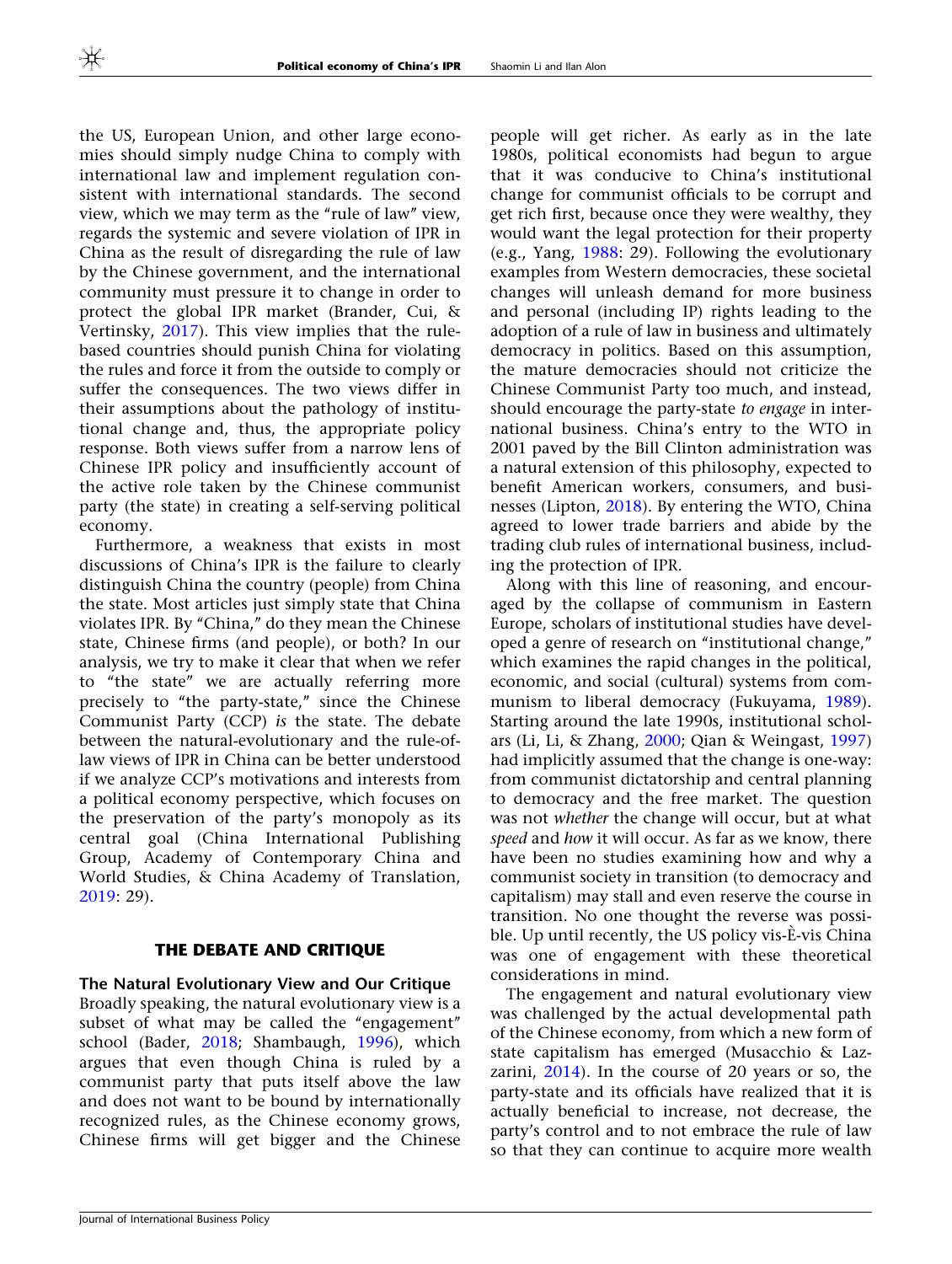through power (and some can move their (illgained) wealth overseas for better legal protection). As for the developmental strategy, the party-state has been practicing an industrial policy that mobilizes resources to develop strategic industries, protecting them from global competition while enjoying the openness of the global market (Wen, [2019\)](#page-11-0). Lipton ([2018](#page-10-0)) wrote that ''China has embraced a sort of  $\hat{E}$  la carte globalization, adopting the rules and standards it finds most useful – like the ability to expand its companies and investments abroad – while discarding those that threaten its unique political and economic model.''

The active participation of the state in the economy has eroded the boundary between state ownership and state influence (Buckley, Clegg, & Tan, [2005](#page-10-0)). The blurring distinction between government owned/influenced and private can be seen in the case of Huawei. The government steers economic activities directly through owning enterprises and indirectly through governance, funding, procurement, and incentives both within firms and outside. Chinese Internet companies have to comply with regulations that give monitoring and control to the authorities (Council of Foreign Relations, [2017\)](#page-10-0). While all countries exercise some government directives in economic and security operations (The White House, [2019\)](#page-11-0), the scope and scale of government intervention in China is more pervasive. For example, much of the investments abroad by very large Chinese firms are motivated by government directives (Alon, Wang, Shen, & Zhang, [2014\)](#page-10-0). The government's totalitarian approach to policy means that in fighting trade wars, for example, China can use consumer boycotts, excessive and intrusive inspections, directives, and administrative holdups in customs instead of plain tariffs to selectively target firms, industries, and home regions (The Economist, [2019\)](#page-11-0).

Theoretically, a country that is large and is ruled by an authoritarian state can close its market (but demands other countries to open their markets) and concentrate the whole country's resources into developing a few key industries (Wen, [2019](#page-11-0)). Once the state-blessed firm has achieved the economies of scale and low costs in a key industry, it can enter other countries to defeat its competitors there. The state can repeat the policy in all key industries to dominate these industries in the world (Fligstein & Zhang, [2009](#page-10-0); Hudson Institute, [2018](#page-10-0); Wen, [2019\)](#page-11-0). Empirically, there are cases in China that fit this pattern. For example, both the Chinese railway and

telecommunications (service carrier) sectors are monopolized by the state and shielded from foreign competition. Under the state's support, the stateowned train maker, CRR, after heavily copying Siemens and Alstom, among others, has become the world's largest low-cost train producer and has expanded into many countries including the U.S. (Gu, [2019](#page-10-0)). In the telecommunications industry, China Mobile has expanded into more than 20 countries (Tencent, [2018\)](#page-11-0). In the aerospace industry, the government quest for dual-use (military and civilian) technologies has led it to buy, steal, reverse engineer, codevelop/coproduce through forced technology transfers, and use cyber espionage in order to develop indigenous capabilities (Saunders and Wiseman, [2011](#page-11-0)).

On a more systematic level, the party-state has pursued two strategies: the Made in China 2025 aimed at propelling China's high-tech and advanced manufacturing base to global leadership (Hickey, [2019\)](#page-10-0), and the Road and Belt Initiative seeking to export its excessive construction and supply capability and acquire strategic assets by building roads, bridges, and sea lanes, financing large infrastructural projects, and selling their companies' products and services to many countries (Zhang, Alon, & Lattemann, [2018](#page-12-0)). Currently, China is perhaps the only country that can practice this type of industrial policy due to its size and scale, accumulated financial resources, and a governance structure that allows the state to command and control the economy. Under the strategy of the party-state-capitalism, China's economy has become the world's largest, with a GDP of \$23 trillion based on purchasing power parity (PPP) in 2017 (U.S.'s GDP is \$19 trillion in 2017) (CIA, [2019\)](#page-10-0). While its per-capita income (\$16,700 in 2017, PPP-based) has well surpassed the \$6,000 percapita income threshold for democratic transition based on worldwide statistics (Pei, [2012\)](#page-11-0), democratization did not happen, and the rule of law is still absent.

#### The Rule of Law View and Our Critique

That the Chinese party-state does not follow the rule of law is the cause of IPR violation in China has been recognized by the second view, the rule-of-law view. While we agree that the rule of law is a necessary condition for fair engagement, we believe that the rule-of-law view needs to be expanded for the following two reasons. First, domestically, it does not go far enough to provide a broader and more fundamental understanding on the internal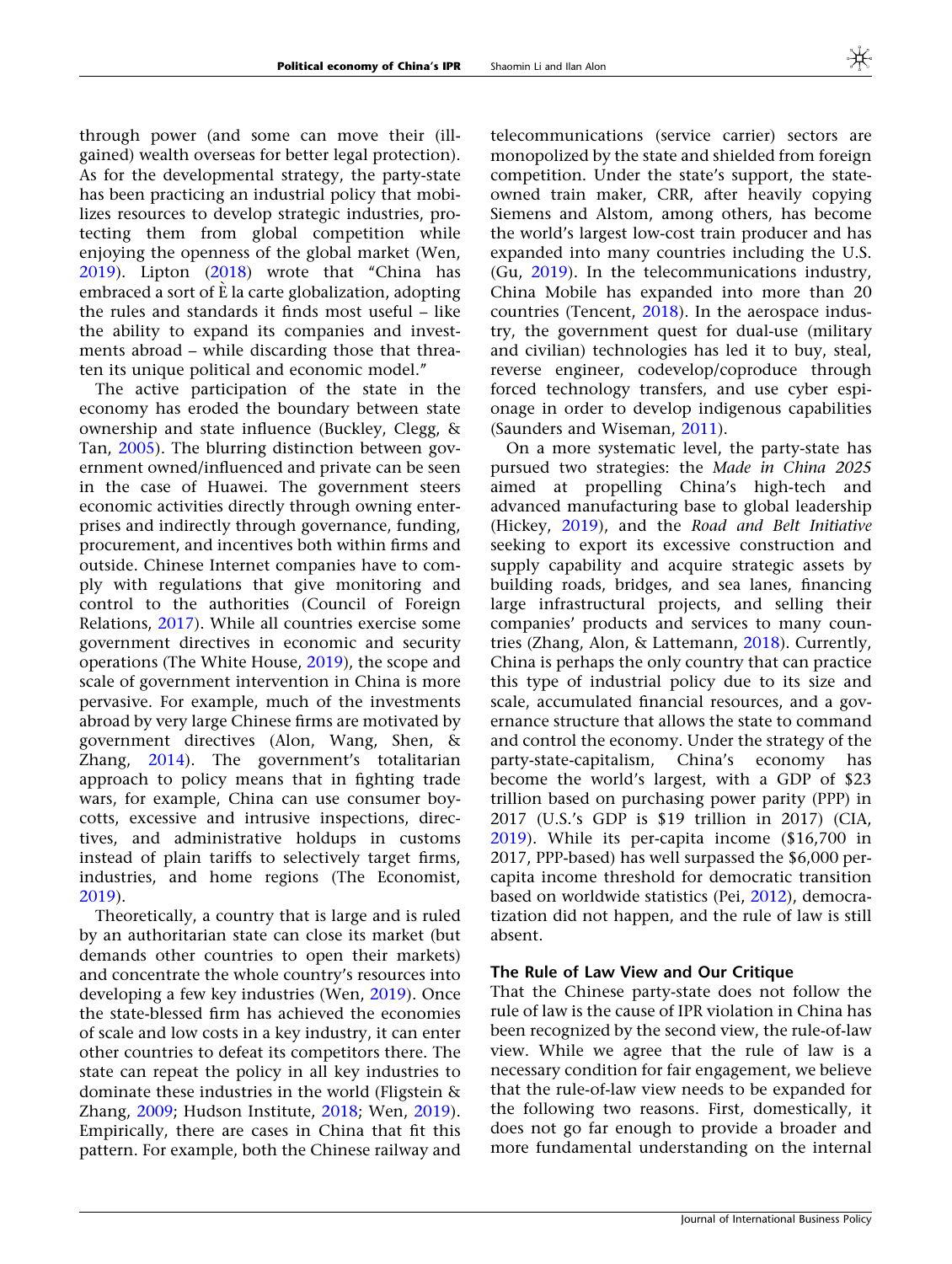institutional setting in China that presents an insurmountable obstacle for the country to adopt the rule of law. Second, internationally, it does not point out the party-state actually effectively and efficiently uses the rule of law to advance its interest globally. The evolving legal case of Huawei in North America provides an illustrative example: (1) Chinese officials, who do not allow China to have judicial independence, demand judicial independence in the case of Meng in Canada (Reuters, [2019\)](#page-11-0), and (2) Huawei, based in China that does not allow firms to sue the government, constitutional review or checks and balances, sues the US government for the violation of constitution and checks and balances (Strumpf, [2019](#page-11-0)). Third, conceptually, in its arguments, the distinction between private and public players in China is not clearly recognized. As such, the issue cannot be understood to its full extent, and the policy response may be inadequate. Below we elaborate further our arguments, which we hope will enhance the discussion and understanding of the IPR issues relating to China.

#### BEYOND IPR: CHINA'S POLITICAL ECONOMY AND RULE THROUGH LAW

So far, the discussion on China's IPR issue tends to be limited on the IPR protection per se: the players – to borrow the institutional theory's analogy (North, [1990\)](#page-10-0) – domestic firms –violate the IPR of foreign firms, and the referee – the Chinese state – fails to enforce the law equally and fairly. The scope of discussion on this issue is insufficient because it fails to distinguish private action (violations by individuals and firms) and public action (violations by governments) in IPR violation (Hill & Hult, [2019\)](#page-10-0) and that the distinction between private and public actions is fuzzy – the Chinese party-state is both a player and referee in the game.<sup>1</sup>

In countries of early developmental stage, the violation of IPR tends to be by private actors, which is commonly the result of the state lacking laws or the will to enforce them, or the result of the state favoring domestic firms over foreign entities, as in the IPR protection history of developed countries show (Ben-Atar, [1995;](#page-10-0) Hill & Hult, [2019](#page-10-0); SÄiz & Castro, [2017\)](#page-11-0). In newly independent America, facing British technology embargo, the government of the desperate infant nation encouraged and rewarded Americans to acquire foreign IPR, especially from Britain, legally or illegally (Ben-Atar, [1995\)](#page-10-0). Peng et al. ([2017\)](#page-11-0) cited historical

research on US lack of IPR protection (Raustiala & Sprigman, [2012,](#page-11-0) [2013\)](#page-11-0), especially in publications and entertainment (Lohr, [2002](#page-10-0)). Surowieski [\(2014](#page-11-0)) suggested that the US should not blame China for doing what it did with IP as it has itself become a scientific superpower through industrial spying, via direct observation, immigration of skilled workers with insider knowledge, smuggled machines, and pirated materials and technology. The U.S. used high import tariffs, government subsidies, assistance for skilled workers to migrate out of Britain (which was illegal according to British law), and industrial espionage (using only naked eyes of course) to jump-start the manufacturing industry in the U.S. The biographies of Alexander Hamilton also detailed how he directly intervened in ''obtaining'' industrial technologies from Britain, and how the US Patent and Trademark Office (USPTO) knowingly granted patents to those who ''copied'' the technology from Britain (McDonald,  $1979$ ).<sup>2</sup> The arguments on the historical US violations gave fuel to the evolutionary view, but historical comparisons have their limits.

In contrast to the USA, the global IPR acquisition by the party-state of China is a systematic effort that is large in scale and scope and involved an intelligence agency, the police force, and the military (Hickey, [2019;](#page-10-0) Wray, [2019\)](#page-11-0). Evidence shows the party-state not only sponsors IPR theft and forced IPR transfer but also conducts them (Davis & Wei, [2019](#page-10-0); Hudson Institute, [2018;](#page-10-0) Spegele & O'Keeffe, [2018;](#page-11-0) Wei & Davis, [2018\)](#page-11-0).

Several cases demonstrate how the Chinese government rigs the outcomes on IPR disputes between Chinese and foreign firms. According to a Wall Street Journal report, when DuPont Co.'s Shanghai office reported suspected IPR violation by its Chinese partner to the Chinese authorities, the Chinese police raided DuPont's office, demanded passwords, printed documents, seized computers, and intimidated DuPont employees. Instead of helping DuPont to protect its property, the state uses ''an array of levers to pry away American intellectual property'' (Wei & Davis, [2018\)](#page-11-0). In another case, the Chinese state orchestrated and funded the acquisition of a new satellite technology developed by Boeing though a startup in the U. S. with a made-up purpose to use the satellite to "improve web access in Africa." However, the real intention was to steal the technology, which can be used in the space program. When the seller refused and brought the case to a U.S. court, the lawyers of the buyer said the U.S. court did not have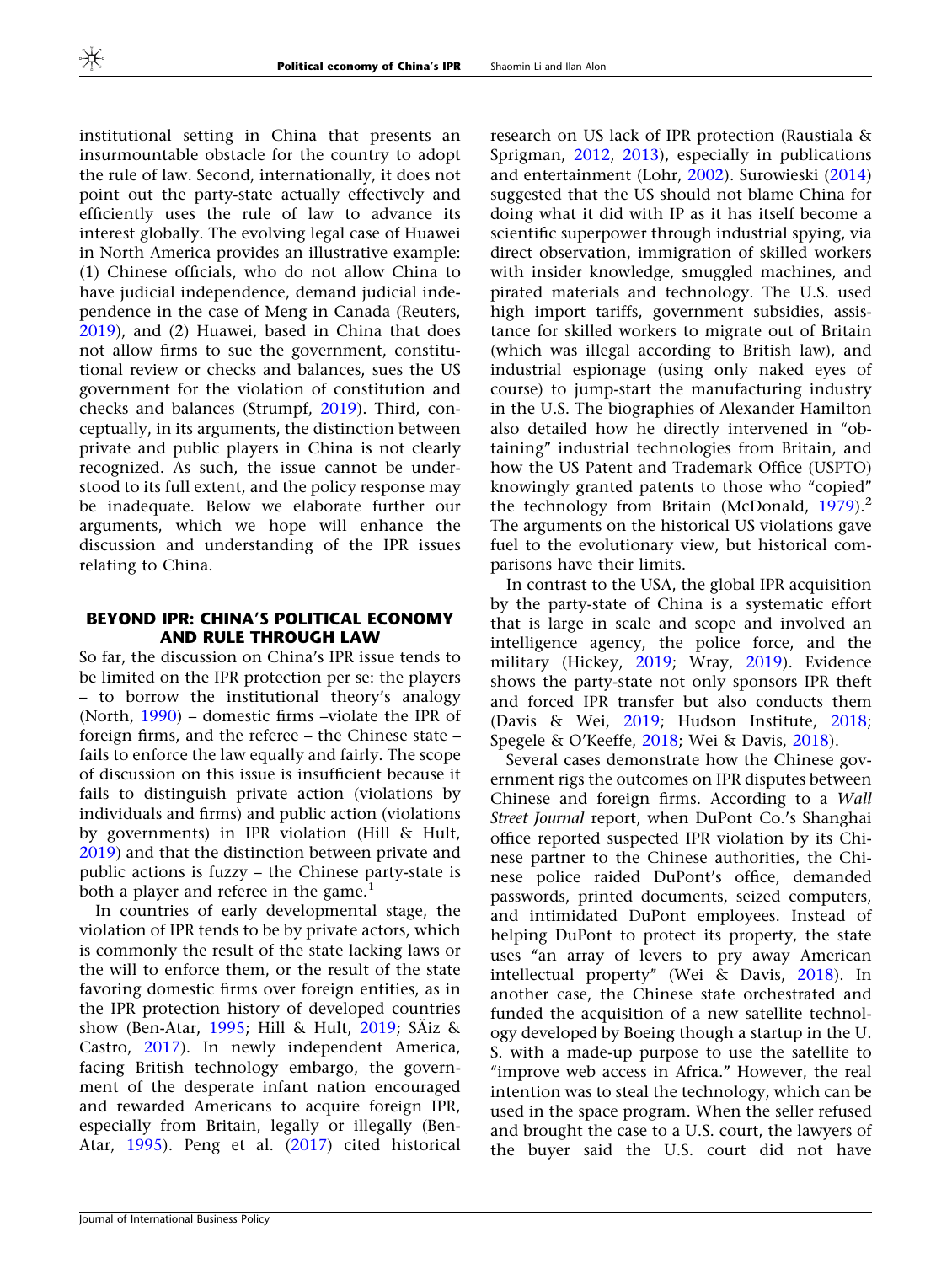jurisdiction over a China-based company, and suing a state-owned firm in China ''heightens the affront to China's sovereignty'' (Spegele & O'Keeffe, [2018\)](#page-11-0).

The Chinese state also uses a number of policies to facilitate IPR transfer. One is "adverse administrative approvals and licensing processes," which the state uses ''as a tool to extract…concessions, usually on technology.'' Another is ''burdensome and intrusive testing," which is "a way of extracting information and technology,'' according to White House National Trade Council Director Peter Navarro (Hudson Institute, [2018\)](#page-10-0). In industries deemed ''strategic'' by the state, full ownership by foreigners is not allowed, and multinational companies are required to form joint ventures with local firms for production and distribution in return for advanced know-how and technology (O'Connor, [2019](#page-11-0)).

To understand why the Chinese state does that, we must go beyond IPR and look into the political economy of China. China is ruled by one party with an elaborate system of political, social, and economic controls (McGregor, [2010](#page-10-0)). Unlike the political parties in democracies, which are open to everyone without formal membership, the Chinese Communist Party is a Leninist party (Chou & Nathan, [1987](#page-10-0)) with the following characteristics: (1) it is based on the communist ideology, which gives the party the exclusive mandate to rule; (2) it relies on exclusive membership; (3) it is a highly centralized organization with a central committee, a politburo, and a general secretariat that holds unchecked supreme power; and (4) it has three key departments: the organizational department, the propaganda department, and the united front work department. Under these principles, the party designs and controls all of the functional and geographic sections of the governmental system, making the party the state. Economically, the party-state controls a large amount of the economic resources of the country through its orders and state ownership. For example, the party-state controls about 56% of the GDP through taxes, fees, and SOEs (in comparison, the U.S. government controls 32%) (IMF, [2019](#page-10-0); National Bureau of Statistics of China, [2016](#page-10-0), [2018](#page-10-0)). To maintain the one-party rule, the party cannot allow judiciary independence and various interest groups to be represented, such as the interest for better IPR protection. The party-state follows rule through law (or rule by law) as opposed to the rule of law, namely, the party uses the law subjectively and selectively for the purpose of maintaining its rule. As pointed out by Rod Rosenstein, Deputy Attorney General of the U.S., in China "the law is an instrument of state power, a mechanism for rulers to maintain control and quash dissent'' (U.S. Department of Justice, [2019\)](#page-11-0).

To maintain its legitimacy, the party must keep economic growth at a high level. To achieve it, acquiring new technologies is imperative. The quickest way to do it is to obtain them from the holders of the technologies as opposed to developing them from scratch, which does not necessarily mean to obtain them illegally. However, given the fact that the party puts itself above any laws, compared to the rule of law-based states, the Chinese party-state is less concerned or restricted from using illegal means to obtain needed technologies.

Due to the secrecy of IPR violation and the reluctance of victims to report it for fear of retribution and embarrassment (Sullivan, [2019\)](#page-11-0), comprehensive statistics of IPR violation related to the Chinese party-state do not exist, to our knowledge, but circumstantial evidence does exist. Studies using statistical data on China's IPR issues tend to focus on patent application and dispute, because data on patents are easier to get (Bian, [2017;](#page-10-0) Prud'homme, 2019; Rassenfosse & Raiteri, [2017](#page-11-0)). The findings are mixed. Prud'homme ([2019\)](#page-11-0) argues that framing the IPR protection regime as strong or weak may not capture the essence of the issue, and proposes to use ''foreign-friendliness'' to measure the regional variation in IPR protection and risk for foreign firms within China, implying the arbitrariness of IPR protection in China. Rassenfosse and Raiteri ([2017\)](#page-11-0) found no evidence of discrimination against foreign patent applicants overall, but that ''foreign applications in technology fields that are of strategic importance to China are four to seven percentage points less likely to be approved than local applications, all else equal" (p. 1). Bian [\(2017](#page-10-0)) found an overall high winning rate in patent infringement cases and higher winning rate for foreign patent holders, without specifying whether foreign winners have more merit in their cases or whether the Chinese government gave foreign entities preferential treatment. Patent application and disputes are one aspect of IPR protection. The IPR issue at the center of the current debate goes beyond the patent application rate or win rate in patent infringement and focuses on espionage, state-sponsored theft, and forced technology transfer.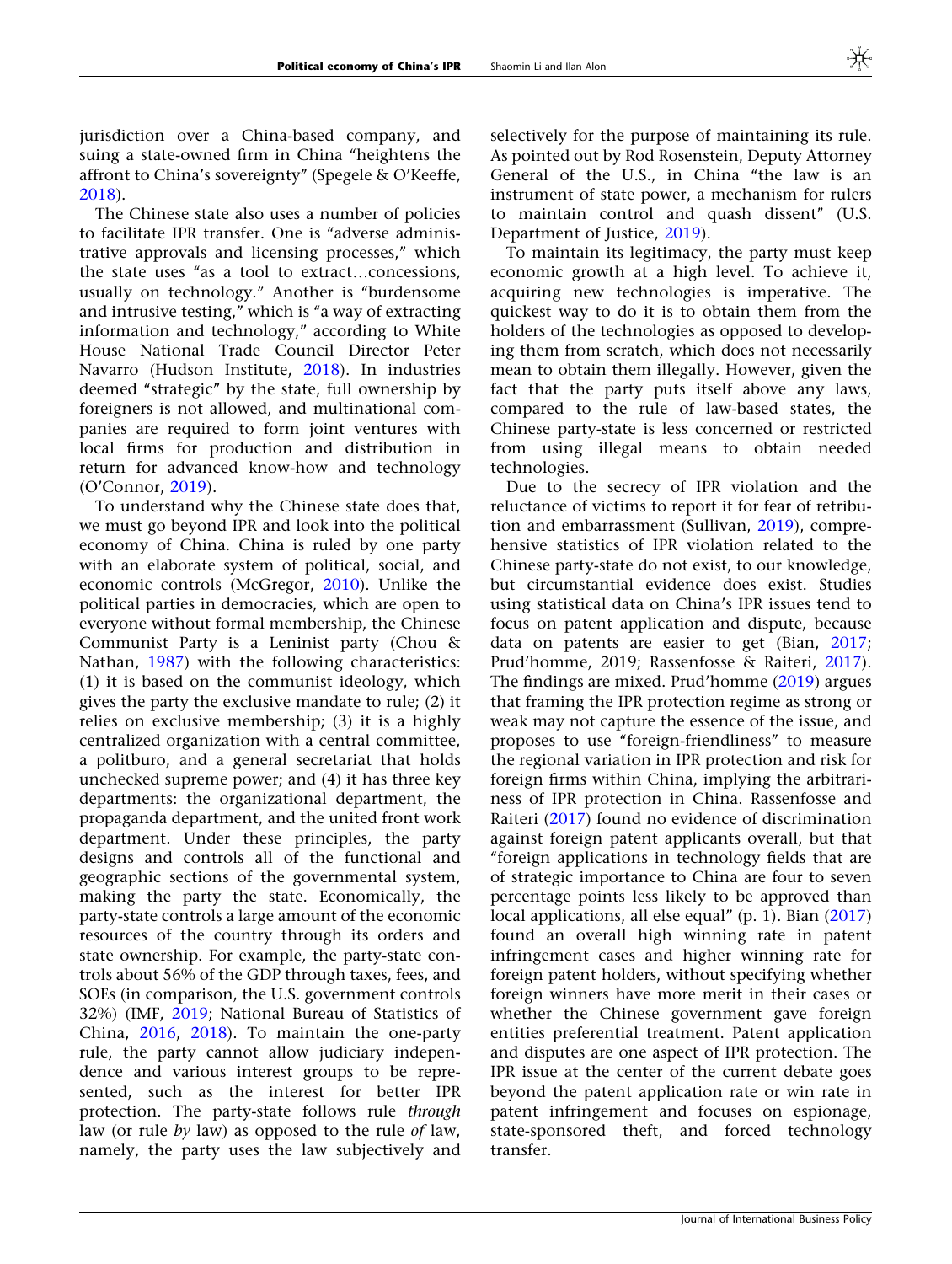According to Navarro, the Chinese state uses up to 50 measures to achieve six strategic goals: protect the Chinese market from competition in imports, expand the global share of markets, secure the core resources of the world, dominate traditional manufacturing industries, obtain advanced technologies, and develop emerging high-tech industries that will drive future growth and advancements in the defense industry (Hudson Institute, [2018\)](#page-10-0). Adam Hickey, U.S. Deputy Assistant Attorney General, reported that since the Made in China 2025 plan was published in 2015, the U.S. government has charged Chinese individuals and entities, most of which were directed or sponsored by, or related to the Chinese government, with IP theft, implicating at least eight of the ten sectors specified in the plan. ''[S]ince 2011, more than 90% of the [U.S. Justice] Department's economic espionage prosecutions (i.e., cases alleging trade secret theft by or to benefit a foreign state) involve China, and more than two-thirds of all federal trade secret theft cases during that period have had at least a geographical nexus to China'' (Hickey, [2019\)](#page-10-0).

China's IPR violation has been noticed by both Democratic and Republican administrations in the USA. In 1992, President George H.W. Bush negotiated an agreement with China to improve IPR protection in China. Later, President Clinton's administration raised the issue of piracy many times with China, but these efforts did not seem to work. ''The pirates were just warming up. The next year, estimated software piracy jumped by about US\$100 million [from US\$225 million];…94 percent of all the packaged software in use in China was pirated'' (Boxwell, [2018\)](#page-10-0). In 2013, President Obama raised the issue of cybersecurity and IPR with Chinese President Xi. Obama ''underscored the importance of working together… to address issues such as the protection of intellectual property rights.'' According to his staff, ''but his tone was not confrontational'' (Chabrow, [2013\)](#page-10-0) and, as the following comments by the Trump administration officials show, the violation has become systematically larger in scale and scope.

Christopher Wray, the Director of U.S. Federal Bureau of Investigation, stated that ''China has pioneered a societal approach to stealing innovation any way it can, from a wide array of businesses, universities, organizations, and countries. They're doing this through Chinese intelligence services, through state-owned enterprises, through ostensibly private companies, through graduate students and researchers, and through a variety of actors

working on behalf of China'' (Wray, [2019\)](#page-11-0). In describing the scale and impact of the Chinese state's intelligence collection effort, Rob Joyce, a senior cybersecurity adviser at the U.S. National Security Agency, said other countries may be a "hurricane," but "China is climate change: long, slow, pervasive'' (Viswanatha & Volz, [2019\)](#page-11-0).

#### THE FALLACY THAT CHINA'S IPR PROTECTION WILL IMPROVE AS MORE CHINESE FIRMS INNOVATE

A major argument by the natural-evolution view is that as more and more Chinese firms develop their own new technologies and IPR, they will demand that their government better enforce IPR protection, and the government will realize that the benefit of doing it is greater than the cost, so that the government will improve IPR protection, which will benefit not only the domestic but also foreign firms.

This natural evolutionary view can be true for democracies, because as domestic firms develop more IPR, they will demand more protection through their representatives in policy-making. Furthermore, mature democracies go hand in hand with neutral and fair rule of law, so foreign firms tend to be treated equally as opposed to those in autocratic countries (U.S. Department of Justice, [2019\)](#page-11-0). Indeed, that is what happened in the U.S. regarding the evolution of IPR protection. Its democratic system allowed and even encouraged the public participation in the IPR protection debate, which, along with U.S.'s economic development and global engagement, counter-balanced the discrimination against foreign IP holders, and facilitated U.S.'s evolution toward a strong IPR protection regime (Ben-Atar,  $1995$ ; SÄiz & Castro, [2017\)](#page-11-0).

In the case of China, indeed, there are signs that as the Chinese economy develops, the government is making effort to better protect IPR. For example, China has been a member of the World Intellectual Property Organization (WIPO) since 1980. WIPO charter in the UN is to promote the protection of intellectual property around the world. Of the 11.8 million patents in the world in 2016, 2.8 million were in the US and 1.8 million in China (WIPO, [2017\)](#page-11-0), which shows that China hopes to receive protection for its IPR worldwide. However, such an effort has limited results due to China's political system internally.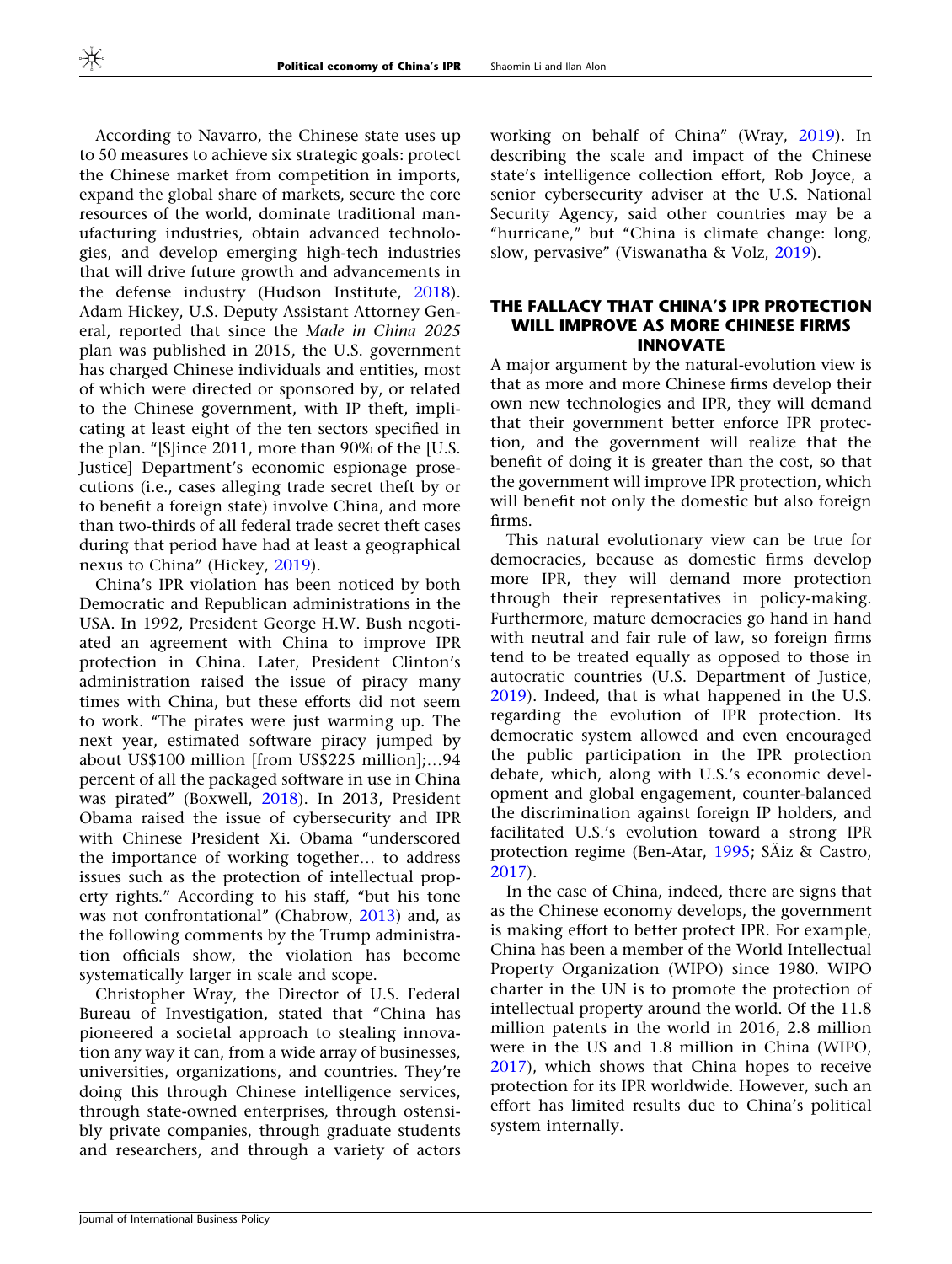In China, first, there are no systematic, open, and fair channels for the IPR owners to demand independent and impartial court for IPR, and the party has the absolute power to decide on such matters; second, the party-state has its own agenda in its policies, which may or may not choose to protect IPR at any particular time or industry. For example, if prosecuting a firm for IPR violation may reduce tax revenue and employment, or if the offending firm has a stronger relationship with the party than the victim, the party may decide not to proceed. Third, in general, stealing technologies is cheaper and faster than developing them. That the cost of stealing is higher as a country develops its own IPR is true if the government of the country applies IPR laws consistently to all IPR owners. However, if the government can selectively apply the law and favor certain (domestic or connected) owners, it can still allow or even encourage getting foreign IPRs illegally without hurting its domestic IPR owners. China has become the largest economy in the world with a per-capita income of \$16,700, but its IPR violation has not been noticeably improved. Citing senior U.S. Justice Department officials, a Wall Street Journal article reported that "more than 90% of economic-espionage prosecutions over the past decade…have involved China'' (Viswanatha & Volz, [2019\)](#page-11-0).

The best protection of IPR is by the rule of law, which the party-state rejects. In August 2018, President Xi said that the Chinese Communist Party must strengthen its leadership over the law. The party will not imitate other countries' models or practices. It will never follow the road leading to judiciary independence. In the ''international battle front'', China must use laws as a weapon to fight against challengers. China will actively participate in the international rule setting. ''We want to be the participant, initiator, and leader of global governance reform and development'' (Mai, [2019\)](#page-10-0). Since the party is above and dictates the law, the desire to strengthen IPR must be a partyled effort instead of following the rule of law. Furthermore, the party intends to project its governance internationally, causing concerns from other countries, as former U.S. President Obama commented on why the U.S. should participate in the Trans-Pacific Partnership, "we can rewrite the rules of trade…if we don't… China…will step into fill that void" (The White House, [2015](#page-11-0)).

We may be able to prove that as more Chinese firms develop more of their own IPR, it would be beneficial for them and maybe even to the Chinese

economy as a whole to improve its IPR laws and enforcement (let us assume that the party recognizes the benefit of doing so and further that it can be done under the party's rule). Using the institutional theory language, when there are potential increasing returns to institutional changes, some actors will do it (North, [1990](#page-10-0)). However, there are a number of key questions that need to be answered. First, it is clear that the leaders of the party-state fear that establishing the rule of law will end the party's authoritarian rule. So how should this be satisfactorily addressed for the party leaders so that they will establish the rule of law? Second, assuming the benefit is more than enough to benefit the Chinese economy as a whole and to buy out the party officials so that they would agree to the change, how could it be carried out? Since the party-state severely punishes anyone who challenges the party, who is going to carry it out?

Responding to the calls by its trading partners, especially the U.S., to change its unfair trade practice, the party-state has made great efforts to address the issue. In April 2018, Chinese President Xi Jinping said that ''China will strengthen protection of international property rights'' (Xinhua, [2018\)](#page-11-0). In January 2019, the Supreme People's Court enacted a national appellate court for civil and administrative IP cases (Robinson, [2019\)](#page-11-0), and the Standing Committee of the National People's Congress of China published a draft amendment to the Patent Law intended to enhance patent-owner's rights (Covington, [2019](#page-10-0)). In April 2019, President Xi reassured that ''China will step up protecting the legitimate rights and interests of foreign owners of intellectual property rights, and prohibit the forced transfer of technology'' (Xinhua, [2019](#page-12-0)).

It is very clear that these measures and statements from the party leader show that the partystate wants to improve its IPR protection. International media widely reported this positive development, but the most fundamental cause of the issue is not that China does not have written laws protecting IPR; it is that the party is above the law and uses law as a tool for its goal. Many of these written rules are just ink on paper. It is well known that some laws are not meant to be enforced, such as the rights to vote and to free speech printed in the Chinese Constitution. Furthermore, depending on its policy imperatives at any given time, the party gives conflicting signals.

Facing both the international pressure to make changes and the pressure from the party hardliners to resist, in December 2018, President Xi said: ''For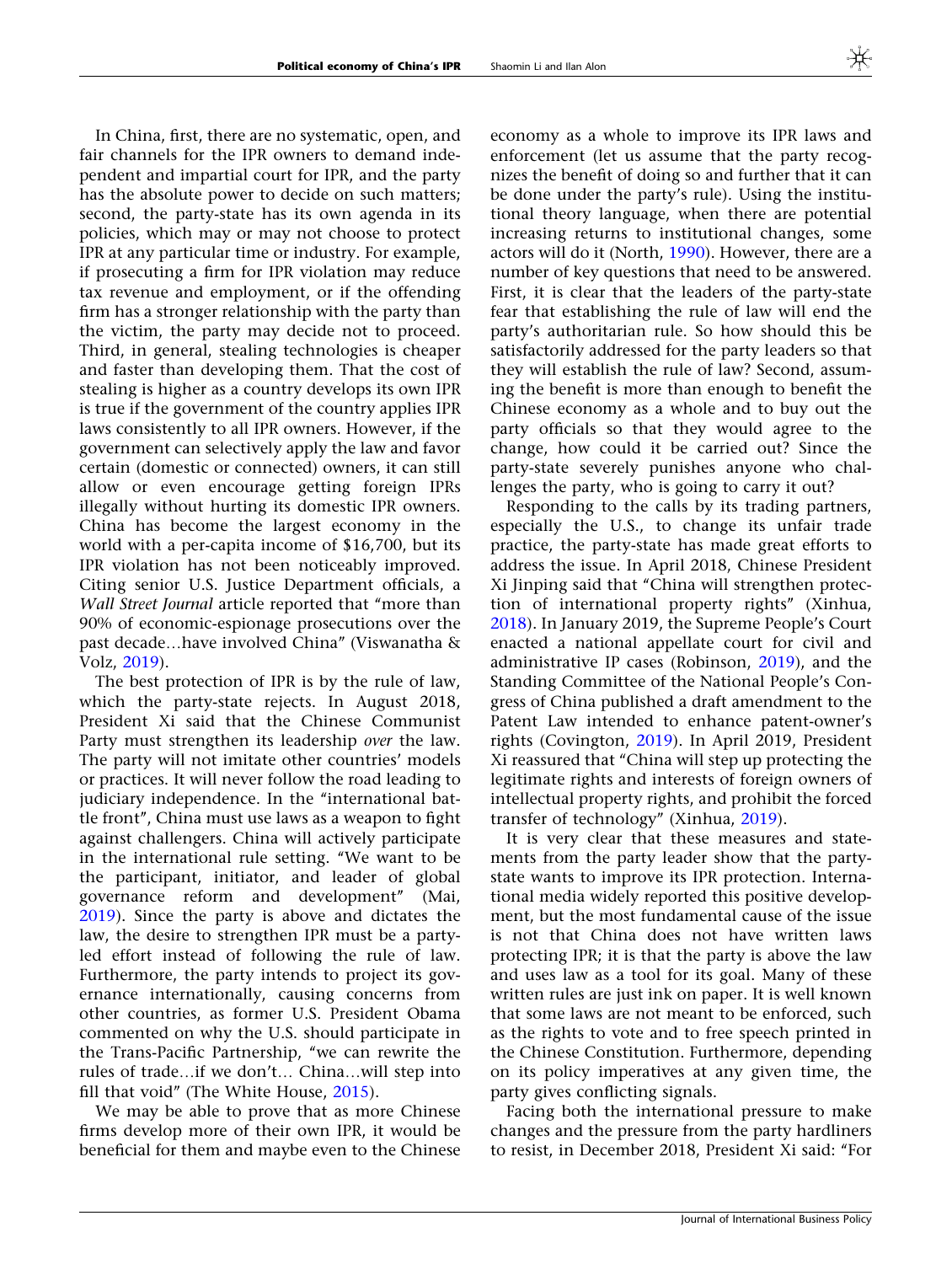those that ought to be changed or can be changed, we will change; but for those that shouldn't be changed or cannot be changed, we will firmly not change'' (South China Morning Post, [2018](#page-11-0)). This implies that he or the party is the sole decider on what to change and not to change. In May 2019, in the late-stage trade negotiation with the U.S. and when the world expected the signing of an impending agreement, the Chinese government backtracked on almost all the terms upon it had agreed, including implementing stronger legal protections of IPR and enforcement verification mechanisms. Among the contentious issues were that the Chinese side wanted to the keep the agreement informal rather than writing it down in a legal document, and they did not like to be monitored by the U.S. (Lawder, Mason, & Martina, [2019](#page-10-0)).

Summarizing these (conflicting) signals, we may conjecture that the party-state does want to change some of its unfair trade practices, such as resolving some IPR disputes in foreign entities' favor, but these changes have to be by the party's order rather than by a legal reform such as establishing an independent and impartial court or relying on outside monitoring (Tang, [2018\)](#page-11-0). As the above quotation of President Xi indicated, if the party feels it can be changed, it will make some changes. However, without the rule of law, expedient change can be easily reversed when the pressure is alleviated.

Under the party's rule, improving IPR protection by adopting the rule of law, which would constitute a major step forward in China's institutional change, is out of the question, because doing so may threaten the party's rule, even though such a change may benefit China as a whole (RFA, [2019\)](#page-11-0). While North recognized that the increasing returns to institutional changes may be blocked by vested groups so that some ''discontinuous change'' must be taken, such as revolution, he immediately wrote that ''I do not provide a theory of revolution, which is an enormous literature'' (North, [1990](#page-10-0): 89).

#### CHANGES DUE TO OUTSIDE VERSUS INSIDE PRESSURE

The rule-of-law view argues that ''other countries should take action to pressure China to meet its IPR obligation'' (Brander et al., [2017](#page-10-0)). While we agree with this, we further argue that without internal forces for the change, external pressure has rather limited effects. A logical deduction may help us better understand this. If the party-state allows its court to independently and impartially rule on IPR

cases involving foreign plaintiffs, the domestic victims of IPR violation will demand the same treatment, and other legal disputes may follow suite. As such, the trend will eventually threaten the one-party rule, as an independent judiciary may rule against it. Therefore, the issue is ultimately an issue of establishing the rule of law in China. For a change of this magnitude to occur, while outside pressure helps, inside forces must coalesce to initiate and carry it out.

In the late 1970s, when the party-state started opening up, it followed Deng Xiaoping's strategy of ''taoguang yanghui'' (), which has been translated by the Chinese official media as ''hide one's capabilities and bide one's time'' or ''hide one's ambitions and disguise its claws'' (China Daily, [2010\)](#page-10-0). The implicit intention of the strategy is to dominate the world once the party-state is ready. The strategy had worked well to the party-state's advantage, facilitated by the engagement policy of mature democracies. Around 2013, when Xi Jinping assumed the leadership, evidently the party-state began to feel that it was ready to show its claws, which has alerted the world, prompting many in the Chinese government that the showing is premature. Evidence shows that the party now wants to go back to "taoguang yanghui." For example, "Made in China 2025'' has been banned from media by the party. This further indicates that the party-state's recent promise to improve its IPR protection for foreign entities may only be biding its time.

Another issue relating to the external pressure is the asymmetrical nature of the issue. A major challenge in the frictions between democracies and totalitarian states is the former's right is totally restricted in the latter, and the latter enjoys its full legal rights in the former, as shown in the criminal investigation of ZTE and Huawei in the U.S. and Canada. Regardless how controversial the cases may be, the contrast between following the rule of law and using the law as a tool is clear. The investigated parties from China enjoy the full legal rights, the best law firms, and free media coverage with competing views. While comparable cases in China are kept secretive and in which the charges tend to be arbitrary and in retaliation against any foreign countries who criticize or take legal actions against Chinese government, firms, or individuals for alleged wrongdoings, as pointed out by the Deputy Attorney General Rosenstein (U.S. Department of Justice, [2017](#page-11-0), [2019](#page-11-0); U.S. District Court, [2019\)](#page-11-0) and shown in the National Public Radio report (Sullivan, [2019\)](#page-11-0).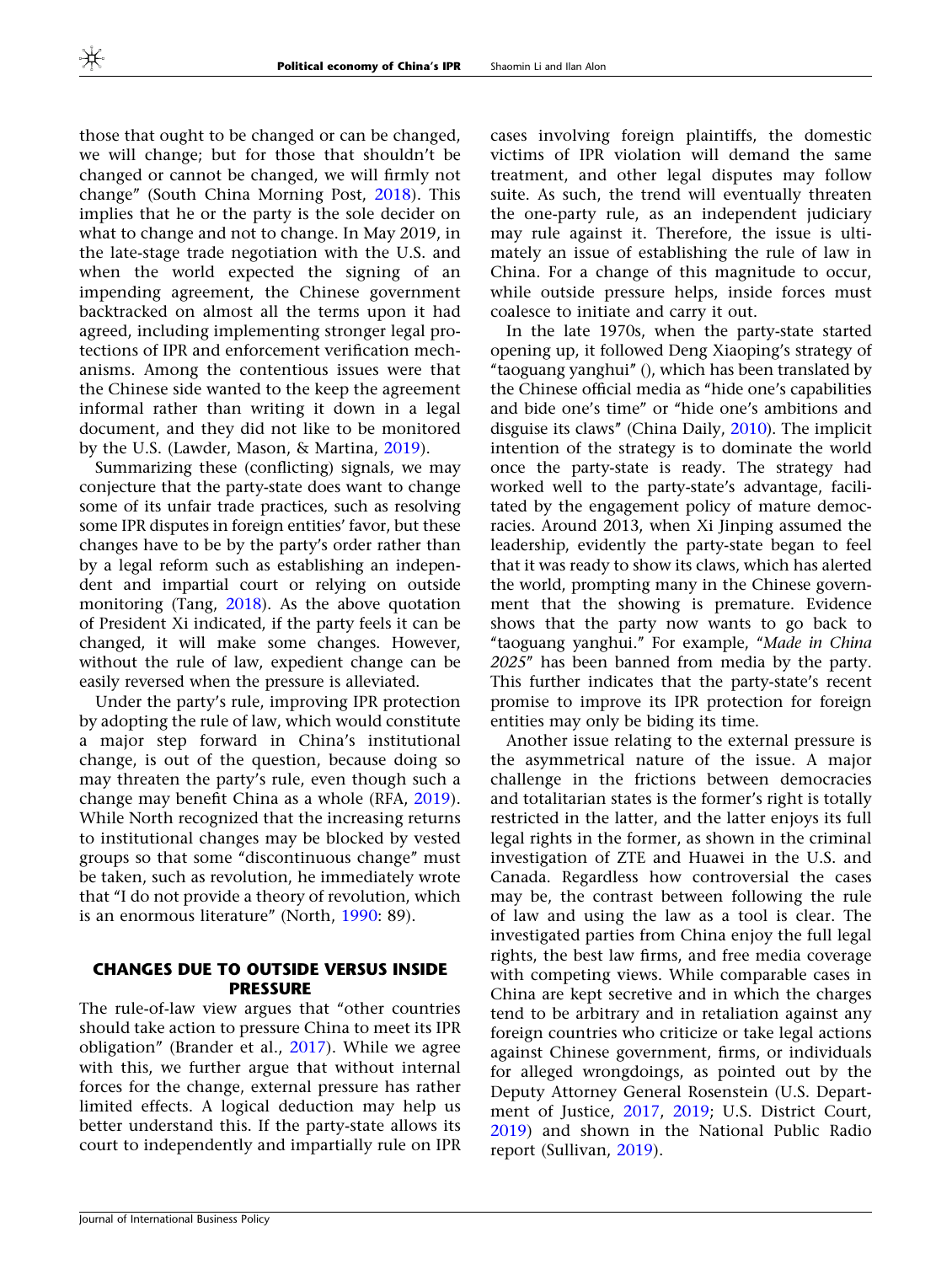How has the Chinese party-state been able to enjoy such an unfair practice for so long? A card game that one of the authors uses in his strategy class (introduced by Adam Brandenburger and Barry Nalebuff ([1997](#page-10-0)) can illustrate this point. The teacher holds the 26 black cards and hand out the 26 red cards to 26 students. A deal (a pairing) between a black card and a red card will be worth \$100, and an unmatched card will be worthless. Accordingly, each of the 26 students comes to the teacher in turn to make a deal on how the student and the teacher can split the \$100. Since an unmatched card is worthless for the student as well as for the teacher, the students have the same bargaining power that the teacher does. Furthermore, it would be logical to assume that the students and the teacher would split the \$100 equally. However, the teacher then publicly throws away two cards and begins the negotiation. Realizing that two of them will have no match, the students are desperate to make any deals with the teacher. In many deals, the teacher only agrees to give the student \$1! The Chinese partystate, monopolizing the access to China, makes it clear that some of the foreign countries or firms will not have access to China. Realizing that, foreign states, firms, and individuals tend to avoid criticizing IPR violations in China for fear of being denied access to China (Working Group on Chinese Influence Activities in the United States, [2018](#page-11-0)).

#### CONCLUDING REMARKS

In the global history of IPR protection and violation, China stands out for the following reasons. First and foremost is its political system in which the Communist Party intends to rule forever. This makes it categorically different from the IPR protection evolution of most democracies, especially the U.S., in which the democratic participation played a key role in adopting the global standard for IPR protection. Second is its size. When the U.S. was an IPR violator in the late 18th century to the early 19th century, its economy was small, accounting for about one-fiftieth of the world's GDP (Drabble, [2019](#page-10-0)). China today accounts for about nearly one-fifth of the world's GDP, at \$23 trillion (CIA, [2019](#page-10-0)), of which the Communist Party controls about 56%. The combination of these two factors makes the impact of China's IPR issue beyond any country in the history and evolution of IPR protection or violation.

Based on our examination of China's case, we may have the following implication for other emerging markets in which IPR violation is or may potentially be an issue. First is the importance of the political system. As discussed by others (Brander et al., [2017](#page-10-0)) and us, the rule of law is key, and a logical extension of this point is that in order to develop and safeguard the rule of law, the democratic political system is necessary. Second, the degree of globalization is important. The more globalized a country is, the more impact its IPR violation will have, both domestically and internationally, as the case of China shows. Third, the size of the country's economy matters, as we discussed earlier. In sum, in descending order, a democratic and small country that is highly globalized may improve its IPR protection the fastest, as compared to a big, undemocratic country with little globalization (in the case of China, it is a big, undemocratic country with high globalization).

Most studies on institutional changes in communist or formerly communist countries normatively assume that the change is in the direction from communism to democracy, the rule of law, and the free market. Few question the direction, and most study the speed and steps of the change. What happened in the course of the reform and opening up in China since the 1970s has put such an assumption into question: after 40 years of reform, democracy and the rule of law did not take root in China, the party's control on the political, economic, and social institutions has been strengthened by the newly gained wealth. The implication of the reversal to the issue of IPR is that, domestically, the party-state forces foreign firms to transfer their IPR to domestic producers, and internationally, the party actively participates in the rulesetting and takes advantages of the rule of law in its favor. In view of this, we call for new studies on institutional change that examine the reversal institutional change or stalled institutional change. One direction is to extend the institutional duality framework based on the case of China in which the dictatorial government of a large country may enjoy its lawless rule in its home and takes advantage of lawfulness globally to advance its interest, where the size of the country in question is particularly important since the dictatorial government of a small country does not have enough impact on the world.

Facing the increasing influence from the partystate of China, a group of China experts in the U.S. wrote a report titled Chinese Influence & American Interests: Promoting Constructive Vigilance, in which they recommended three broad principles that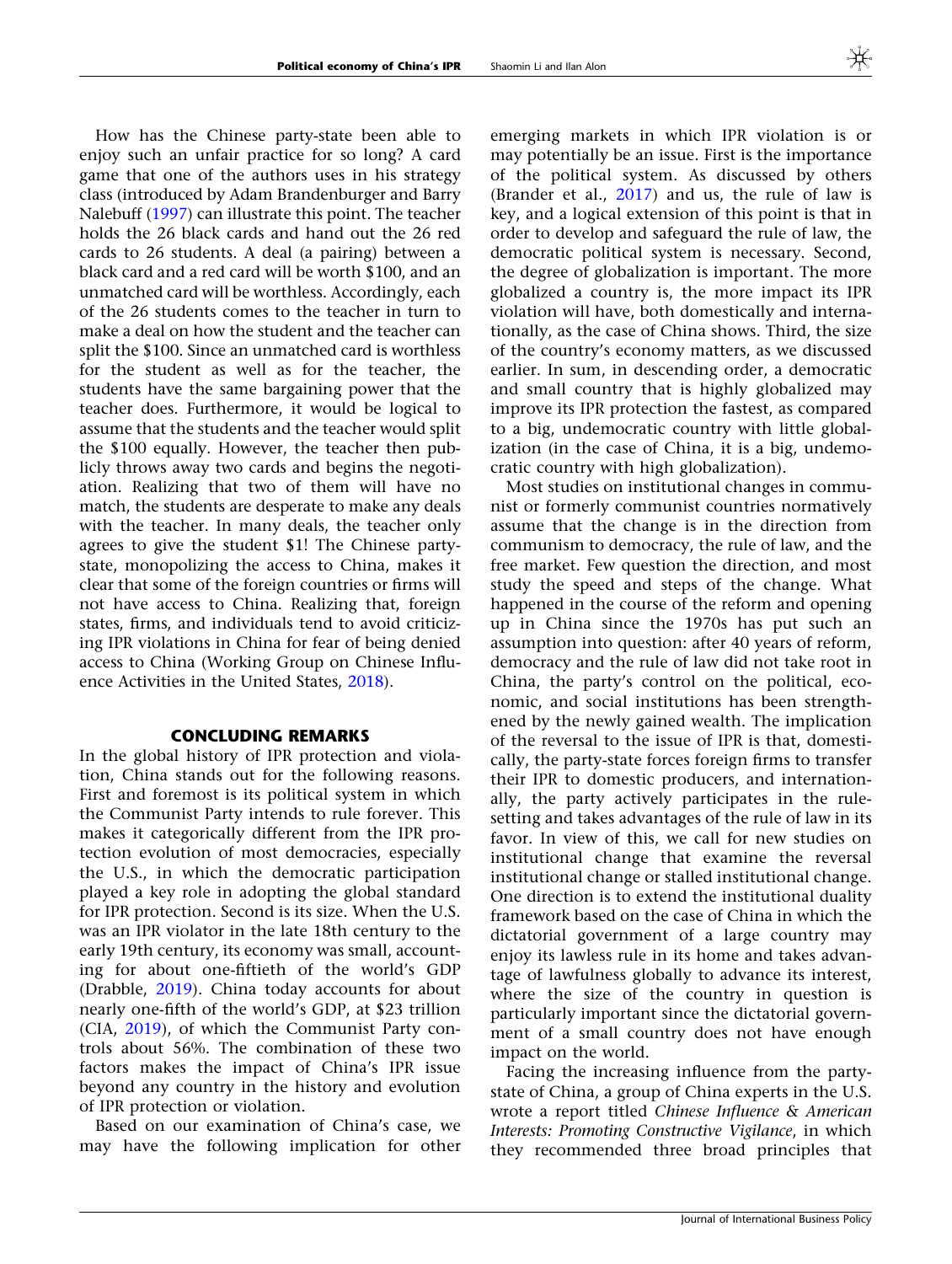should serve as the basis for protecting the democratic values and the rule of law: transparency, integrity, and reciprocity (Working Group on Chinese Influence Activities in the United States, [2018\)](#page-11-0). We believe the three principles are also appropriate for the international business community in dealing with the IPR issue with China. Transparency will not only expose cases of violations related to China but also encourage victims to step forward to take action. Upholding integrity is important because due to the lack of law and a high level of corruption, doing business in China can undermine the integrity of foreign firms, weakening their ability to fight against IPR violation. Demanding China to be reciprocal is reasonable and effective. For example, the international community should be able to disseminate knowledge of IPR protection in China. In this regard, international business journals should make a special effort to highlight and discuss the issue and disseminate the rule-of-law's view on the issue to the audience worldwide including the ones in China.

The fact that China heavily relies on global trade and must do business in other countries can be viewed as a positive factor in China's possible change toward adopting the rule of law. An effective way for a country to pressure China to follow the rule of law is to use the law in its own jurisdiction against violators, including the ones from China. For example, the EU and U.S. courts have been successfully taking legal actions against MNCs that violate laws; prominent cases include Apple, Facebook, Google, HSBC, Samsung, and Uber. As for countries whose governments directly engages in illegal IPR acquisition from other countries, victimized countries should go one step further to consider using trade-related sanctions according to the rule of law to pressure the offending government to change.

From a game theory perspective, Platteau ([1994\)](#page-11-0) laid out the conditions under which public ordering in a free market society can be maintained. An important condition is the existence of what he called ''general morality'', in which ''honest people are willing to sanction breaches of honesty conventions even when their own interests have not been harmed by the observed breach'' (Platteau, [1994:](#page-11-0) 765). Expanding his argument, we argue that, in order to maintain IPR in the global market, member countries need to be willing to oppose any country's IPR violations even when they face retaliation from the violator. In other words,

improving IPR protection needs to be a collective effort of the world.

Give the size of China's market, and the strong retaliation by the party-state toward anyone who criticizes it, most foreign governments and firms, especially the small ones, choose not to confront it for IPR violations. This leads to the classical ''prisoner's dilemma'' alluded to in the card game above (an effective way to mitigate the dilemma is for all the 26 students to band together to bargain with the teacher). Facing the unfair trade issues with China, many countries hope that someone else can lead the effort and they will (quietly) support it. The only country that can lead the effort appears to be the U.S., which has played the role of the de facto leader in the effort. The U.S. government is demanding China to make "structural changes" including stopping the state's sponsoring of IP espionage and forced technology transfer (Lynch, [2018\)](#page-10-0), but at the most fundamental level, the structural changes may lead to the establishment of the rule of law and democratization. From a game perspective, for the U.S. to push China for the change, there is a considerable cost because the party-state may resist and retaliate. If China makes structural changes, initiated either by the partystate or some other groups, there would be great payoffs for China as whole, for the U.S., and for the world, in the long run.

If, fearing losing power, the party-state rejects the changes, there will be a danger that the party-state may make China more isolated from the international community. The party-state may keep its absolute rule over China, but China as a whole, the U.S., and the world may face a cold economic (and political) war in the long run. An alternative is for the U.S. not to demand any changes in China. Then the world trade situation remains in status quo, the Chinese party-state continues to practice its unfair trade policy, and all we can do is to hope that the natural evolutionary view is correct that the party-state will, miraculously, adopt the rule of law as the Chinese firms grow stronger and invent additional new technologies.

#### **NOTES**

<sup>1</sup>We acknowledge that too strong IPR protection may hurt the dissemination of technologies and thus hurt economic development – we thank one of the anonymous reviewers for pointing this out. However, discussing the degree to which China should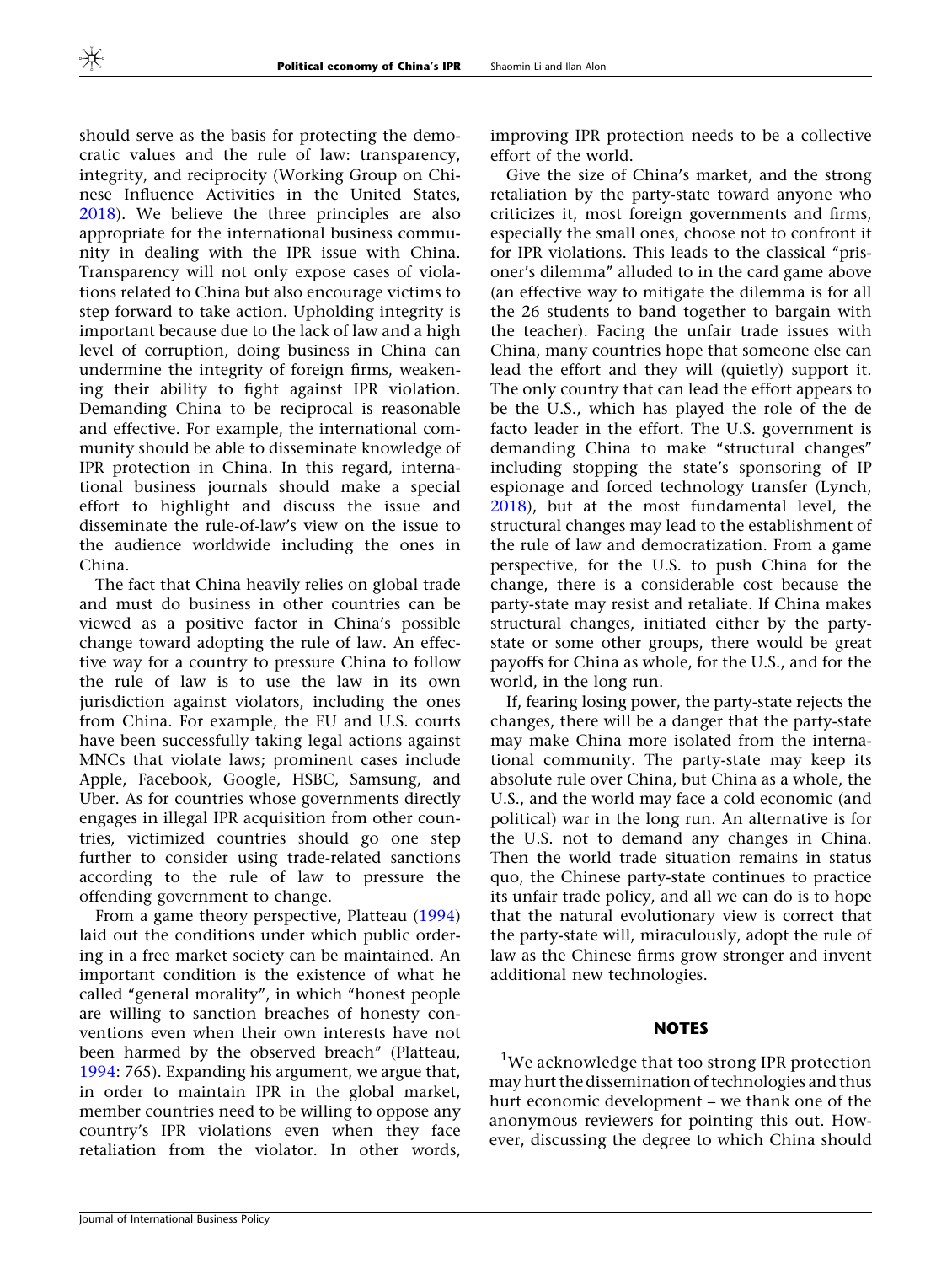#### **REFERENCES**

- <span id="page-10-0"></span>Alon, I., Wang, H., Shen, J., & Zhang, W. 2014. Chinese stateowned enterprises go global. Journal of Business Strategy, 35 (6), 3–18.
- Bader, J. 2018. U.S.-China relations: Is it time to end the engagement? Policy brief. Brookings Institute.
- Ben-Atar, D. 1995. Alexander Hamilton's alternative: Technology piracy and the report on manufactures. William & Mary Quarterly, 52(3), 389.
- Bian, R. 2017. Many things you know about patent infringement litigation in China are wrong. SSRN. Accessed July 12, 2019, from [https://papers.ssrn.com/sol3/papers.cfm?abstract\\_id=](https://papers.ssrn.com/sol3/papers.cfm%3fabstract_id%3d3063566) [3063566](https://papers.ssrn.com/sol3/papers.cfm%3fabstract_id%3d3063566).
- Boxwell, R. 2018. How China's rampant intellectual property theft, long overlooked by US, sparked trade war. South China Morning Post Magazine, Oct 28. Accessed July 12, 2019, from [https://www.scmp.com/magazines/post-magazine/long](https://www.scmp.com/magazines/post-magazine/long-reads/article/2170132/how-chinas-rampant-intellectual-property-theft)[reads/article/2170132/how-chinas-rampant-intellectual](https://www.scmp.com/magazines/post-magazine/long-reads/article/2170132/how-chinas-rampant-intellectual-property-theft)[property-theft.](https://www.scmp.com/magazines/post-magazine/long-reads/article/2170132/how-chinas-rampant-intellectual-property-theft)
- Brandenburger, A., & Nalebuff, B. 1997. Co-opetition. New York: Doubleday.
- Brander, J. A., Cui, V., & Vertinsky, I. 2017. China and intellectual property rights: A challenge to the rule of law. Journal of International Business Studies, 48(7), 908–921.
- Buckley, P., Clegg, J., & Tan, H. 2005. Reform and restructuring in a Chinese state-owned enterprises: Sinotrans in the 1990s. Management International Review, 45, 147–172.
- Chabrow, E. 2013. Obama Raises IP Theft with New China Leader. Bank Info Security, March 14. Accessed July 12, 2019,<br>from https://www.bankinfosecurity.com/obama-raises-in[https://www.bankinfosecurity.com/obama-raises-ip](https://www.bankinfosecurity.com/obama-raises-ip-theft-new-china-leader-a-5610)[theft-new-china-leader-a-5610](https://www.bankinfosecurity.com/obama-raises-ip-theft-new-china-leader-a-5610).
- China Daily. 2010. How to nicely tell foreigners we "hide our capabilities and bide our time"? China Daily. Accessed February 27, 2019.
- China International Publishing Group, Academy of Contemporary China and World Studies, & China Academy of Translation. 2019. Keywords to understand China: 19th National Congress of the Communist Party of China. Beijing: New World Press.
- Chou, Y., & Nathan, A. 1987. Democratizing transition in Taiwan. Asian Survey, 27(3), 277–299.
- CIA. 2019. The World Factbook. Accessed April 14, 2019, from [www.cia.gov](http://www.cia.gov).
- Council of Foreign Relations. 2017. Media censorship in China. Council of foreign relations. Accessed May 13, 2019, from [https://www.cfr.org/backgrounder/media-censorship-china.](https://www.cfr.org/backgrounder/media-censorship-china)
- Covington. 2019. China's Draft Patent Law Includes Important **Enhancements to Patent Owner's Rights Covington, Jan 10.** Accessed May 11, 2019, from [https://www.cov.com/-/media/](https://www.cov.com/-/media/files/corporate/publications/2019/01/chinas_draft_patent_law_includes_important_enhancements_to_patent_owners_rights.pdf) [files/corporate/publications/2019/01/chinas\\_draft\\_patent\\_](https://www.cov.com/-/media/files/corporate/publications/2019/01/chinas_draft_patent_law_includes_important_enhancements_to_patent_owners_rights.pdf) [law\\_includes\\_important\\_enhancements\\_to\\_patent\\_owners\\_](https://www.cov.com/-/media/files/corporate/publications/2019/01/chinas_draft_patent_law_includes_important_enhancements_to_patent_owners_rights.pdf) [rights.pdf](https://www.cov.com/-/media/files/corporate/publications/2019/01/chinas_draft_patent_law_includes_important_enhancements_to_patent_owners_rights.pdf).
- Davis, B., & Wei, L. 2019. Groups criticize China's tech push, The Wall Street Journal, Jan 23, A7.
- Drabble, D. 2019. Shared of world GDP throughout history. Infogram. Accessed May 12, 2019, from [https://infogram.](https://infogram.com/share-of-world-gdp-throughout-history-1gjk92e6yjwqm16) [com/share-of-world-gdp-throughout-history-](https://infogram.com/share-of-world-gdp-throughout-history-1gjk92e6yjwqm16)[1gjk92e6yjwqm16](https://infogram.com/share-of-world-gdp-throughout-history-1gjk92e6yjwqm16).
- Fligstein, N., & Zhang, J. 2009. A new agenda for research on the trajectory of Chinese capitalism. Management and Organization Review, 7(1), 39–62.

<sup>2</sup>We would like to thank one of the anonymous reviewers for pointing these aspects of American history.

- Fukuyama, F. 1989. The end of history. The national Interest, 16, 18.
- Gu, L. 2019. CRRC poses a security concern in its bid for Washington DC subway project. RFI, May 1. Accessed May 10, 2019, from [http://cn.rfi.fr//20190510--](http://cn.rfi.fr/%e4%b8%ad%e5%9b%bd/20190510-%e4%b8%ad%e8%bd%a6%e5%8a%9b%e4%ba%89%e5%8d%8e%e7%9b%9b%e9%a1%bf%e5%9c%b0%e9%93%81%e9%a1%b9%e7%9b%ae%e9%81%87%e9%98%bb-%e8%a2%ab%e7%96%91%e5%a8%81%e8%83%81%e5%ae%89%e5%85%a8).
- Hickey, A. 2019. Deputy Assistant Attorney General Adam S. Hickey of the National Security Division Delivers Remarks at the Fifth National Conference on CFIUS and Team Telecom. Justice News, April 24. Accessed May 11, 2019, from [https://](https://www.justice.gov/opa/speech/deputy-assistant-attorney-general-adam-s-hickey-national-security-division-delivers-0) [www.justice.gov/opa/speech/deputy-assistant-attorney](https://www.justice.gov/opa/speech/deputy-assistant-attorney-general-adam-s-hickey-national-security-division-delivers-0)[general-adam-s-hickey-national-security-division-delivers-0.](https://www.justice.gov/opa/speech/deputy-assistant-attorney-general-adam-s-hickey-national-security-division-delivers-0)
- Hill, C. L., & Hult, G. T. M. 2019. International business: Competing in the global marketplace (12th ed.). New York: McGraw Hill.
- Hudson Institute. 2018. White House National Trade Council Director Peter Navarro on Chinese Economic Aggression, June 28.
- IMF. 2019. IMF Data. IMF Data. Accessed May 14, 2019, from [https://data.imf.org/?sk=388DFA60-1D26-4ADE-B505-](https://data.imf.org/%3fsk%3d388DFA60-1D26-4ADE-B505-A05A558D9A42%26sId%3d1479331931186) [A05A558D9A42&sId=1479331931186](https://data.imf.org/%3fsk%3d388DFA60-1D26-4ADE-B505-A05A558D9A42%26sId%3d1479331931186).
- Lawder, D., Mason, J., & Martina, M. 2019. Exclusive: China backtracked on almost all aspects of U.S. trade deal - sources. Reuters, May 8. Accessed May 11, 2019, from [https://www.](https://www.reuters.com/article/us-usa-trade-china-backtracking-exclusiv/exclusive-china-backtracked-on-nearly-all-aspects-of-u-s-trade-deal-sources-idUSKCN1SE0WJ) [reuters.com/article/us-usa-trade-china-backtracking-exclusiv/](https://www.reuters.com/article/us-usa-trade-china-backtracking-exclusiv/exclusive-china-backtracked-on-nearly-all-aspects-of-u-s-trade-deal-sources-idUSKCN1SE0WJ) [exclusive-china-backtracked-on-nearly-all-aspects-of-u-s](https://www.reuters.com/article/us-usa-trade-china-backtracking-exclusiv/exclusive-china-backtracked-on-nearly-all-aspects-of-u-s-trade-deal-sources-idUSKCN1SE0WJ)[trade-deal-sources-idUSKCN1SE0WJ.](https://www.reuters.com/article/us-usa-trade-china-backtracking-exclusiv/exclusive-china-backtracked-on-nearly-all-aspects-of-u-s-trade-deal-sources-idUSKCN1SE0WJ)
- Li, S., Li, S., & Zhang, W. 2000. The road to capitalism: Competition and institutional change in China. Journal of Comparative Economics, 28, 269–292.
- Lipton, G. 2018. The elusive 'better deal' with China. In The Atlantic. Retrieved Aug 19, 2019, from [https://www.](https://www.theatlantic.com/international/archive/2018/08/china-trump-trade-united-states/567526/) [theatlantic.com/international/archive/2018/08/china-trump](https://www.theatlantic.com/international/archive/2018/08/china-trump-trade-united-states/567526/)[trade-united-states/567526/](https://www.theatlantic.com/international/archive/2018/08/china-trump-trade-united-states/567526/).
- Lohr, S. 2002. Technology: new economy: the intellectual property debate takes a page from 19th-century America, New York Times, Oct 14, Page 1. New York.
- Lynch, D. J. 2018. Despite pause in trade war, U.S. and China's economic relationship is forever changed, The Washington Post, Dec 2. Accessed Feb 28, 2019, from [https://www.](https://www.washingtonpost.com/business/economy/despite-pause-in-trade-war-us-and-chinas-economic-relationship-is-forever-changed/2018/12/02/ea79fb58-f666-11e8-8c9a-860ce2a8148f_story.html%3fnoredirect%3don%26utm_term%3d.771d97848e0b) [washingtonpost.com/business/economy/despite-pause-in](https://www.washingtonpost.com/business/economy/despite-pause-in-trade-war-us-and-chinas-economic-relationship-is-forever-changed/2018/12/02/ea79fb58-f666-11e8-8c9a-860ce2a8148f_story.html%3fnoredirect%3don%26utm_term%3d.771d97848e0b)[trade-war-us-and-chinas-economic-relationship-is-forever](https://www.washingtonpost.com/business/economy/despite-pause-in-trade-war-us-and-chinas-economic-relationship-is-forever-changed/2018/12/02/ea79fb58-f666-11e8-8c9a-860ce2a8148f_story.html%3fnoredirect%3don%26utm_term%3d.771d97848e0b)[changed/2018/12/02/ea79fb58-f666-11e8-8c9a-](https://www.washingtonpost.com/business/economy/despite-pause-in-trade-war-us-and-chinas-economic-relationship-is-forever-changed/2018/12/02/ea79fb58-f666-11e8-8c9a-860ce2a8148f_story.html%3fnoredirect%3don%26utm_term%3d.771d97848e0b)[860ce2a8148f\\_story.html?noredirect=on&utm\\_term=.](https://www.washingtonpost.com/business/economy/despite-pause-in-trade-war-us-and-chinas-economic-relationship-is-forever-changed/2018/12/02/ea79fb58-f666-11e8-8c9a-860ce2a8148f_story.html%3fnoredirect%3don%26utm_term%3d.771d97848e0b) [771d97848e0b](https://www.washingtonpost.com/business/economy/despite-pause-in-trade-war-us-and-chinas-economic-relationship-is-forever-changed/2018/12/02/ea79fb58-f666-11e8-8c9a-860ce2a8148f_story.html%3fnoredirect%3don%26utm_term%3d.771d97848e0b).
- Mai, Y. 2019. Xi Jinping: Never take the road of independent legal system, be a leader of international rules, CFI, Feb 17. Accessed February 28, 2019, from [http://cn.rfi.fr//20190217--](http://cn.rfi.fr/%e4%b8%ad%e5%9b%bd/20190217-%e4%b9%a0%e8%bf%91%e5%b9%b3%e5%86%b3%e4%b8%8d%e8%b5%b0%e5%8f%b8%e6%b3%95%e7%8b%ac%e7%ab%8b%e7%9a%84%e8%b7%af-%e8%a6%81%e5%bd%93%e5%9b%bd%e9%99%85%e8%a7%84%e5%88%99%e5%bc%95%e9%a2%86%e8%80%85)
- McDonald, F. 1979. Alexander Hamilton a biography. New York: Norton.
- McGregor, R. 2010. The Party: The secret world of China's Communist rulers. London: Penguin.
- Musacchio, A., Lazzarini, S. G. 2014. Reinventing state capitalism. Boston: Harvard University Press.
- National Bureau of Statistics of China. 2016. China industrial statistical yearbook. Beijing: China Statistical Press.
- National Bureau of Statistics of China. 2018. China statistical yearbook. Beijing: China Statistical Press.
- North, D. 1990. Institutions, institutional change, and economic performance. Cambridge: Cambridge University Press.
- O'Connor, S. 2019. How Chinese companies facilitate technology transfer from the United States. U.S-China Economic and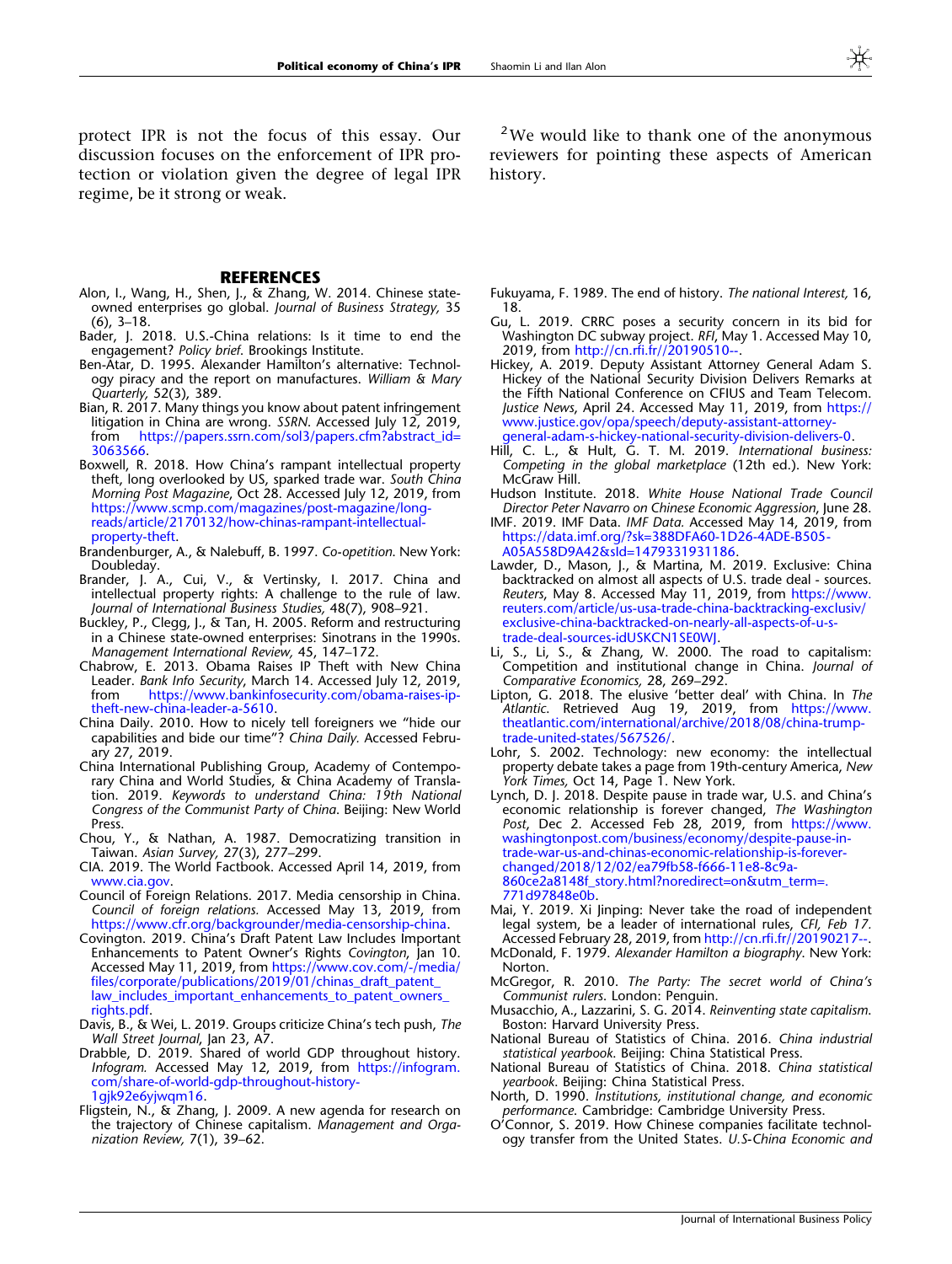<span id="page-11-0"></span>Security Review Commission Staff Research Report, May 6. Accessed May 10, 2019, from [https://www.uscc.gov/sites/](https://www.uscc.gov/sites/default/files/Research/How%20Chinese%20Companies%20Facilitate%20Tech%20Transfer%20from%20the%20US.pdf) [default/files/Research/How%20Chinese%20Companies%](https://www.uscc.gov/sites/default/files/Research/How%20Chinese%20Companies%20Facilitate%20Tech%20Transfer%20from%20the%20US.pdf) [20Facilitate%20Tech%20Transfer%20from%20the%20US.](https://www.uscc.gov/sites/default/files/Research/How%20Chinese%20Companies%20Facilitate%20Tech%20Transfer%20from%20the%20US.pdf) [pdf.](https://www.uscc.gov/sites/default/files/Research/How%20Chinese%20Companies%20Facilitate%20Tech%20Transfer%20from%20the%20US.pdf)

- Pei, M. 2012. Communist China's Perilous Phase, Wall Street Journal, Eastern edition ed., May 3. New York.
- Peng, M. W., Ahlstrom, D., Carraher, S. M., & Shi, W. S. 2017. History and the debate over intellectual property. Management and Organization Review, 13(1), 15–38.
- Platteau, J. 1994. Behind the market stage where real societies exist - Parts I and II: The rule of public and private order institutions. Journal of Development Studies, 30(3), 533–577 and 753–817.
- Prud'homme, D. 2019. Re-conceptualizing intellectual property regimes in international business research: Foreign-friendliness paradoxes facing MNCs in China. Journal of World Business, 54 (4), 399–419.
- Qian, Y., & Weingast, B. R. 1997. Federalism as a commitment to preserving market incentives. Journal of Economic Perspectives, 11(4), 83–92.
- Rassenfosse, G. e.d., & Raiteri, E. 2017. Technology protectionism and the patent system: Strategic technologies in China. Working Paper. Accessed July 12, 2019, from [https://extranet.](https://extranet.sioe.org/uploads/sioe2017/de-rassenfosse_raiteri.pdf) [sioe.org/uploads/sioe2017/de-rassenfosse\\_raiteri.pdf.](https://extranet.sioe.org/uploads/sioe2017/de-rassenfosse_raiteri.pdf)
- Raustiala, K., & Sprigman, C. 2012. The knockoff economy: How imitation spurs innovation. Cary: Oxford University Press USA-OSO.
- Raustiala, K., & Sprigman, C. 2013. Fake it till you make it: The good news about China's knockoff economy, Foreign Affairs (Vol. 92, pp. 25–30). New York: Council on Foreign Relations NY.
- Reuters. 2019. China says Canada has questions to answer on judicial independence. Reuters, March 1. Accessed May 13, 2019, from [https://www.reuters.com/article/us-usa-china](https://www.reuters.com/article/us-usa-china-huawei-tech/china-says-canada-has-questions-to-answer-on-judicial-independence-idUSKCN1QI4AQ)[huawei-tech/china-says-canada-has-questions-to-answer-on](https://www.reuters.com/article/us-usa-china-huawei-tech/china-says-canada-has-questions-to-answer-on-judicial-independence-idUSKCN1QI4AQ)[judicial-independence-idUSKCN1QI4AQ.](https://www.reuters.com/article/us-usa-china-huawei-tech/china-says-canada-has-questions-to-answer-on-judicial-independence-idUSKCN1QI4AQ)
- RFA. 2019. Escalation of the trade war divides opinions: Intellectuals hope for political changes in China. Radio Free Asia, May 11. Accessed May 12, 2019, from [https://www.rfa.](https://www.rfa.org/cantonese/news/trading-05112019082602.html%3fencoding%3dsimplified) [org/cantonese/news/trading-05112019082602.html?](https://www.rfa.org/cantonese/news/trading-05112019082602.html%3fencoding%3dsimplified) [encoding=simplified](https://www.rfa.org/cantonese/news/trading-05112019082602.html%3fencoding%3dsimplified).
- Robinson, E. 2019. Opinion: Establishment of IPR court sign of China's continued innovation China Global TV Network, Jan 2. Accessed May 11, 2019, from [https://news.cgtn.com/news/](https://news.cgtn.com/news/3d3d674d79517a4e31457a6333566d54/share_p.html) [3d3d674d79517a4e31457a6333566d54/share\\_p.html.](https://news.cgtn.com/news/3d3d674d79517a4e31457a6333566d54/share_p.html)
- Sáiz, P., & Castro, R. 2017. Foreign direct investment and intellectual property rights: International intangible assets in Spain over the long term. Enterprise & Society, 18(4), 846–892.
- Saunders, P. C., & Wiseman, J. K. 2011. Buy, build, or steal: China's quest for advanced military aviation technologies. NATIONAL DEFENSE UNIV FORT MCNAIR DC INST FOR NATIONAL STRATEGIC STUDIES. Retrieved Aug 19, 2019, from <https://apps.dtic.mil/docs/citations/ADA577394>.
- Shambaugh, D. 1996. Containment or engagement of China? Calculating Beijing's responses. International Security, 21(2), 180–209.
- South China Morning Post. 2018. Xi Jinping: China to stick to Communist rule and its own path to cope with 'unimaginable' perils, South China Morning Post, Dec 18. Accessed February 20, 2019, from [https://www.scmp.com/news/china/politics/](https://www.scmp.com/news/china/politics/article/2178471/xi-china-stick-communist-rule-and-its-own-path-cope-unimaginable) [article/2178471/xi-china-stick-communist-rule-and-its-own](https://www.scmp.com/news/china/politics/article/2178471/xi-china-stick-communist-rule-and-its-own-path-cope-unimaginable)[path-cope-unimaginable](https://www.scmp.com/news/china/politics/article/2178471/xi-china-stick-communist-rule-and-its-own-path-cope-unimaginable).
- Spegele, B., & O'Keeffe, K. 2018. China maneuvers to snag U.S. satellite technology, The Wall Street Journal.
- Strumpf, D. 2019. Huawei Sues the U.S., Says Congress Acted as 'Judge, Jury and Executioner'; Suit challenges the constitutionality of parts of the National Defense Authorization Act. Accessed May 10, 2019, from Wall Street Journal (Online), Mar 7. New York.
- Sullivan, L. 2019. As China hacked, U.S. businesses turned a blind eye. NPR, April 12. Accessed May 11, 2019, from [https://](https://www.npr.org/2019/04/12/711779130/as-china-hacked-u-s-businesses-turned-a-blind-eye) [www.npr.org/2019/04/12/711779130/as-china-hacked-u-s](https://www.npr.org/2019/04/12/711779130/as-china-hacked-u-s-businesses-turned-a-blind-eye)[businesses-turned-a-blind-eye](https://www.npr.org/2019/04/12/711779130/as-china-hacked-u-s-businesses-turned-a-blind-eye).
- Surowiecki, J. 2014. Spy vs. spy. New Yorker, June 2. Accessed May 13, 2019, from [https://www.newyorker.com/magazine/](https://www.newyorker.com/magazine/2014/06/09/spy-vs-spy-3) [2014/06/09/spy-vs-spy-3.](https://www.newyorker.com/magazine/2014/06/09/spy-vs-spy-3)
- Tang, F. 2018. China drafts law protecting foreign intellectual property and prohibiting forced technology transfer, South China Morning Post, Dec 24. Accessed February 28, 2019,<br>from https://www.scmp.com/economy/china-economy/ [https://www.scmp.com/economy/china-economy/](https://www.scmp.com/economy/china-economy/article/2179368/china-drafts-law-protecting-foreign-intellectual-property-and) [article/2179368/china-drafts-law-protecting-foreign](https://www.scmp.com/economy/china-economy/article/2179368/china-drafts-law-protecting-foreign-intellectual-property-and)[intellectual-property-and](https://www.scmp.com/economy/china-economy/article/2179368/china-drafts-law-protecting-foreign-intellectual-property-and).
- Tencent. 2018. Setting up South Africa subsidiary: Review China Mobile's global expansion. Tencent, Sept 12. Accessed May 10, 2019, from [https://new.qq.com/omn/20180912/](https://new.qq.com/omn/20180912/20180912A1JVW5.html) [20180912A1JVW5.html](https://new.qq.com/omn/20180912/20180912A1JVW5.html).
- The Economist. 2019. Speaking softly and shock therapy (in US-China Trade 1 & 2). The Economist, May 11. Accessed May 13, 2019.
- The White House. 2015. Writing the rules to support American jobs. The White House. Accessed July 12, 2019, from [https://](https://obamawhitehouse.archives.gov/issues/economy/trade) [obamawhitehouse.archives.gov/issues/economy/trade](https://obamawhitehouse.archives.gov/issues/economy/trade).
- The White House. 2019. Accelerating America's Leadership in Artificial Intelligence. The White House, Feb 11. Accessed May<br>13. 2019. from https://www.whitehouse.gov/articles/ 13, 2019, from [https://www.whitehouse.gov/articles/](https://www.whitehouse.gov/articles/accelerating-americas-leadership-in-artificial-intelligence/) [accelerating-americas-leadership-in-artificial-intelligence/.](https://www.whitehouse.gov/articles/accelerating-americas-leadership-in-artificial-intelligence/)
- U.S. Department of Justice. 2017. ZTE Corporation Agrees to Plead Guilty and Pay Over \$430.4 Million for Violating U.S. Sanctions by Sending U.S.-Origin Items to Iran, Mar 7. Accessed May 13, 2019, from [https://www.justice.gov/opa/](https://www.justice.gov/opa/pr/zte-corporation-agrees-plead-guilty-and-pay-over-4304-million-violating-us-sanctions-sending) [pr/zte-corporation-agrees-plead-guilty-and-pay-over-4304](https://www.justice.gov/opa/pr/zte-corporation-agrees-plead-guilty-and-pay-over-4304-million-violating-us-sanctions-sending) [million-violating-us-sanctions-sending.](https://www.justice.gov/opa/pr/zte-corporation-agrees-plead-guilty-and-pay-over-4304-million-violating-us-sanctions-sending)
- U.S. Department of Justice. 2019. Deputy Attorney General Rod J. Rosenstein Delivers Remarks at the Center for Strategic & International Studies Event on Defending Rule of Law Norms. Paper presented at the Center for Strategic & International Studies, Washington, Feb 25. Accessed May 13, 2019, from [https://www.justice.gov/opa/speech/deputy-attorney](https://www.justice.gov/opa/speech/deputy-attorney-general-rod-j-rosenstein-delivers-remarks-center-strategic-international)[general-rod-j-rosenstein-delivers-remarks-center-strategic](https://www.justice.gov/opa/speech/deputy-attorney-general-rod-j-rosenstein-delivers-remarks-center-strategic-international)[international.](https://www.justice.gov/opa/speech/deputy-attorney-general-rod-j-rosenstein-delivers-remarks-center-strategic-international)
- U.S. District Court. 2019. Indictment: United States v. Huawei. In U. S. D. o. Justice (Ed.), Jan 16, 2019 ed. Seattle, Washington.
- Viswanatha, A., & Volz, D. 2019. China's spying poses rising threat to U.S. Wall Street Journal, April 28. Accessed May 11, 2019, from https://www.wsj.com/articles/chinas-spyingfrom [https://www.wsj.com/articles/chinas-spying](https://www.wsj.com/articles/chinas-spying-poses-rising-threat-to-u-s-11556359201)[poses-rising-threat-to-u-s-11556359201](https://www.wsj.com/articles/chinas-spying-poses-rising-threat-to-u-s-11556359201) .
- Wei, L., & Davis, B. 2018. Beijing grabs tech with new tenacity. The Wall Street Journal, 27, A1.
- Wen, G. 2019. Industrial policies revisited. The Financial Times (Chinese edition), Jan 17. Accessed May 13, 2019, from [http://](http://www.ftchinese.com/story/001081081?full=y&archive) [www.ftchinese.com/story/001081081?full=y&archive](http://www.ftchinese.com/story/001081081?full=y&archive).
- WIPO. 2017. China tops patent, trademark, design filings in 2016. WIPO, Dec 6. Accessed May 13, 2019, from [https://](https://www.wipo.int/pressroom/en/articles/2017/article_0013.html) [www.wipo.int/pressroom/en/articles/2017/article\\_0013.](https://www.wipo.int/pressroom/en/articles/2017/article_0013.html) [html.](https://www.wipo.int/pressroom/en/articles/2017/article_0013.html)
- Working Group on Chinese Influence Activities in the United States. 2018. Chinese influence & American interests: Promoting constructive vigilance. Stanford: Hoover Institution Press, Stanford University.
- Wray, C. 2019. The FBI and the National Security Threat Landscape: The Next Paradigm Shift. FBI, April 26. Accessed May 10, 2019, from [https://www.fbi.gov/news/speeches/the](https://www.fbi.gov/news/speeches/the-fbi-and-the-national-security-threat-landscape-the-next-paradigm-shift)[fbi-and-the-national-security-threat-landscape-the-next](https://www.fbi.gov/news/speeches/the-fbi-and-the-national-security-threat-landscape-the-next-paradigm-shift)[paradigm-shift.](https://www.fbi.gov/news/speeches/the-fbi-and-the-national-security-threat-landscape-the-next-paradigm-shift)
- Xinhua. 2018. China to strengthen IPR protection: Xi. China Plus, April 10. Accessed May 11, 2019, from [http://chinaplus.](http://chinaplus.cri.cn/news/china/9/20180410/115640.html) [cri.cn/news/china/9/20180410/115640.html](http://chinaplus.cri.cn/news/china/9/20180410/115640.html).
- Xinhua. 2019. China prohibits forced technology transfer: Xi Xinhuanet, April 26. Accessed May 11, 2019, from [http://](http://www.xinhuanet.com/english/2019-04/26/c_138011725.htm)